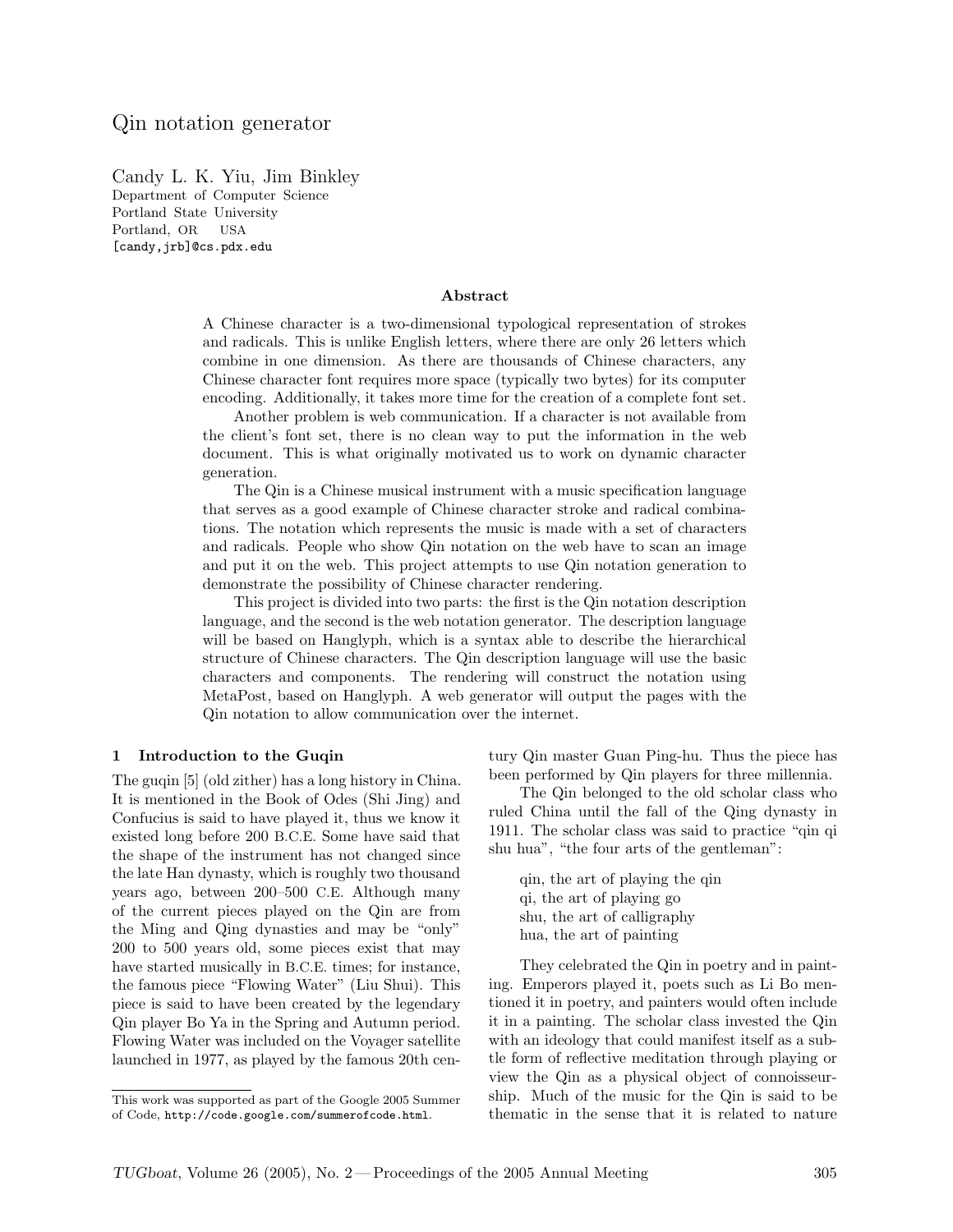(and Taoism), including pieces like Gao Shan (High Mountains), Liu Shui (Flowing Water), and Ping Sha Lo Yan (Geese at the Seashore). The Qin certainly has been influenced by Taoism, however other songs include thematic material taken from history, philosophy, and even occasionally romance.

As the Qin belonged to the so-called "writing class", scholars and musicians collected Qin songs, which they published in books called "qin-pu" or Qin handbooks. Hundreds of qin-pu exist with many songs (not all of which are currently played). Although there are a few individual songs on paper that predate the early Ming dynasty, in general most traditional books of songs date from around 1425 to the time of the Qing dynasty's collapse.

### 2 Qin tablature and the typesetting problem

The nature of traditional written Qin music is a gesture-oriented tablature. Complex symbols describe the motions of the left and right hands. Scholars believe that at some point between the Tang and Song dynasties a set of simplified Chinese characters was created as a shorthand form. These symbols took an old longhand verbose set of instructions for the left hand and right hand written in classical Chinese and combined them into a more terse form. Thus a composite Qin symbol was created that looks like an ordinary Chinese character, but is actually more variable internally than an ordinary Chinese character.

In a sense, this composite symbol is more like a sentence's worth of instructions in classical Chinese. It tells the player how to make a note with a combined left and right hand gesture. The basic components were taken from existing Chinese characters and could be combined and recombined to create simple and complex gestures that might, for example, say (see figure 1):

- using the left-hand thumb, at string 3, at stop position 10, play the string with the right-hand middle finger while pulling the string towards the player.
- follow this by sliding the left hand up to position 9 and do nothing with the right hand.
- now with the left hand not pressing any strings, with the right hand index finger play string 6 out from the player.

The "sentences" above are expressed with Qin symbols in a very concise form, requiring only a few symbols, as we can see in the figure.

The problem for typesetting is that any given symbol has a high degree of internal variability. The



Figure 1: Example qin notation

Qin has seven strings and thirteen "stops" or lefthand position markers. For example, even though the first instruction above is relatively simple, we could change the string (1 to 7) and the left-hand stop position (1 to 13). This leads to 100 or so different symbols. We could also change the righthand playing technique. One recent qin-pu from the 19th century [6] has about 50 separate sub-symbols for right-hand techniques and about 80 for left-hand techniques. Each stop position itself may be subdivided into 100 different parts. Thus a purportedly simple combination, without fancy glissando techniques, can easily lead to thousands of different combinations. This may be good for calligraphic artistry, but it is bad for font designers.

In short, although the traditional Qin tablature is made up out of component Chinese characters, the combined results may take many forms —and of course no existing Chinese font set would have them or be able to deal with the resulting complexity. Even today it is normal in the printing of modern Qin music for the transcriber to use traditional ink-based calligraphy to write out the Qin music and then somehow photographically insert the images onto the printed page.

From the point of view of font creation, there are many difficulties. For one, a composer could invent a new symbol. Furthermore existing handbooks in some cases document the individual character components, but the handbooks do not always agree on the atomic class of symbols! In addition, older handbooks from the Ming dynasty may use some symbols that have more or less dropped out of use in later handbooks. So although the Qin tablature system is rich in terms of tradition and semantic expression, it is fair to say it is not easily amenable to machine-based typography.

# 3 Structure of Qin notation

Qin notation is similar to Chinese characters. The notation can be decomposed into a number of parts called components. Each component consists of a number of strokes. Qin notation has a fixed number of components. Because of the fixed set of compo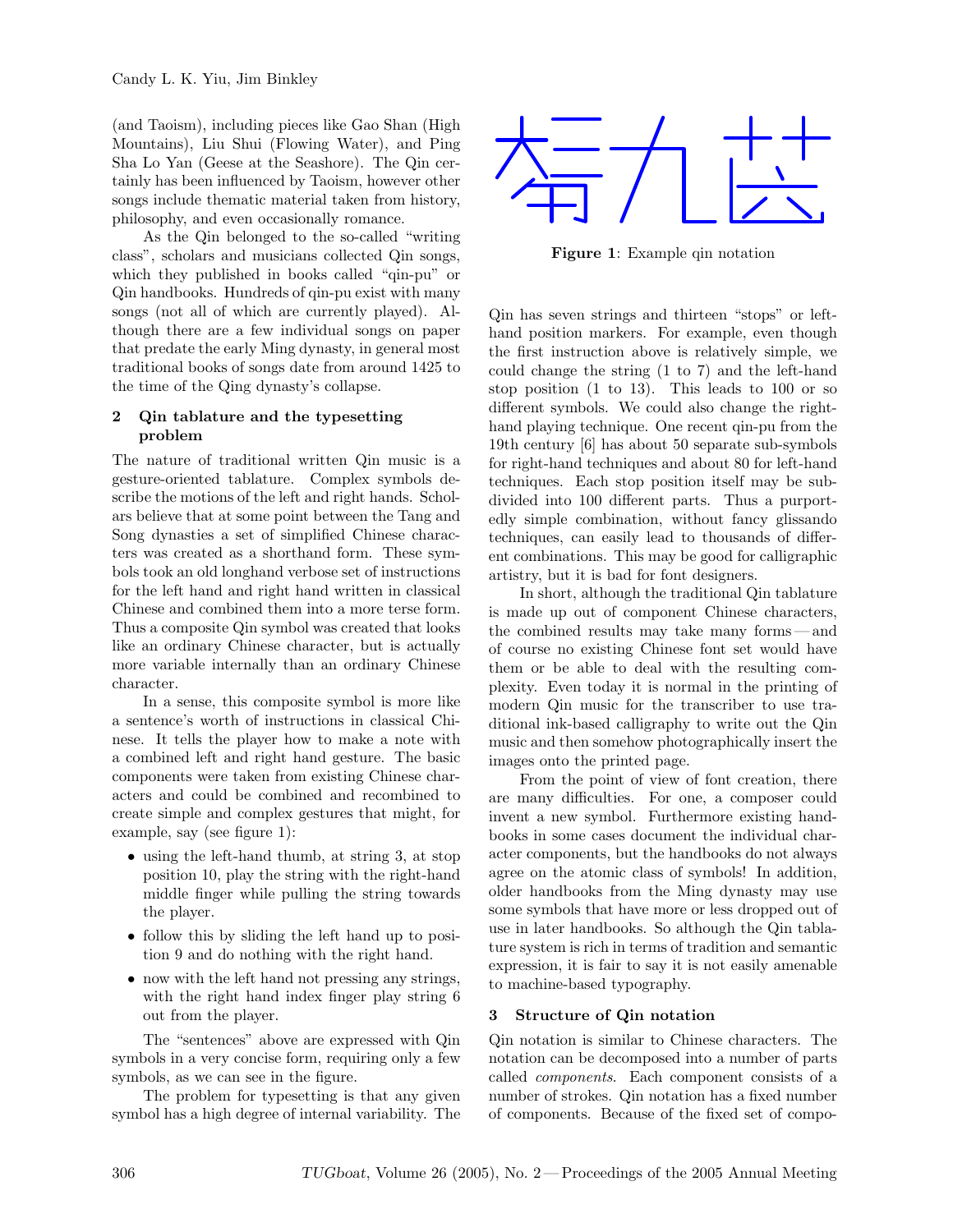nents, we can decompose Qin symbols in three ways: top-bottom, left-right, inside-out.

Figure 2 shows example Qin notation symbols which have been decomposed into all three components. In the figure, the four areas named  $A, B, C$ and  $D$  represent four components.  $A$  and  $B$  is a leftright relation which forms one element AB. C and D is a inside-out relation which forms another element CD. Now we can see that elements AB and CD form a top-bottom relation which gives you the complete symbol structure.



Figure 2: Example of Qin notation structure

Using the three combination operations above, we can build a hierarchical model of Qin notation based on the structure of the notation. Figure 3 shows an example which contains all 3 combinations. Figure 3 shows a Qin notation example which used the same combination structure in 2, and Figure 4 shows the hierarchical tree model after decomposing the Qin notation.



Figure 3: Qin notation decomposed elements

Thus we can use this model to build and combine single or composed elements into a new notation. We abstractly define the three combinations of the elements as follows:



Figure 4: The hierarchical Qin notation tree

- 1. top-bottom: combine any two elements with one on the top of another.
- 2. left-right: combine any two elements with one on the left and another on the right.
- 3. enclosed: put one element inside another element, which has defined the enclosed area. This combination is only used when the outer element has an enclosed area.

As a result, the Qin notation generator structure is represented by a tree structure. Each internal node in the tree is any one of the above combinations (operators). The leaves of the tree are the basic pre-defined elements.

### 4 A Qin notation description language

In 2003, in papers entitled "Chinese Character Synthesis System using METAPOST" [3] and "Typesetting Rare Chinese Characters in L<sup>AT</sup>EX<sup>"</sup> [4], we defined a Chinese description language called Hanglyph (Chinese Description Language). This language can be used to give any Chinese character a typological representation. In Hanglyph, there are five operators and the system is based on strokes as a basic unit. In the full Hanglyph, there are also optional relations which can be used to specify more detail in the relation between the operands such as width, height, and alignment.

Our present Qin notation description language uses Hanglyph to describe the Qin notation. Qin notation, complex as it is, uses only a small subset of the more than 60,000 Chinese characters known, so it becomes a somewhat simpler problem. Therefore we only choose three operators without using any optional relations for the description of the Qin notation. However, to achieve this reduction, we require more work and information from the element library and a smarter generator engine. In the next section we will discuss the approach needed to achieve this goal.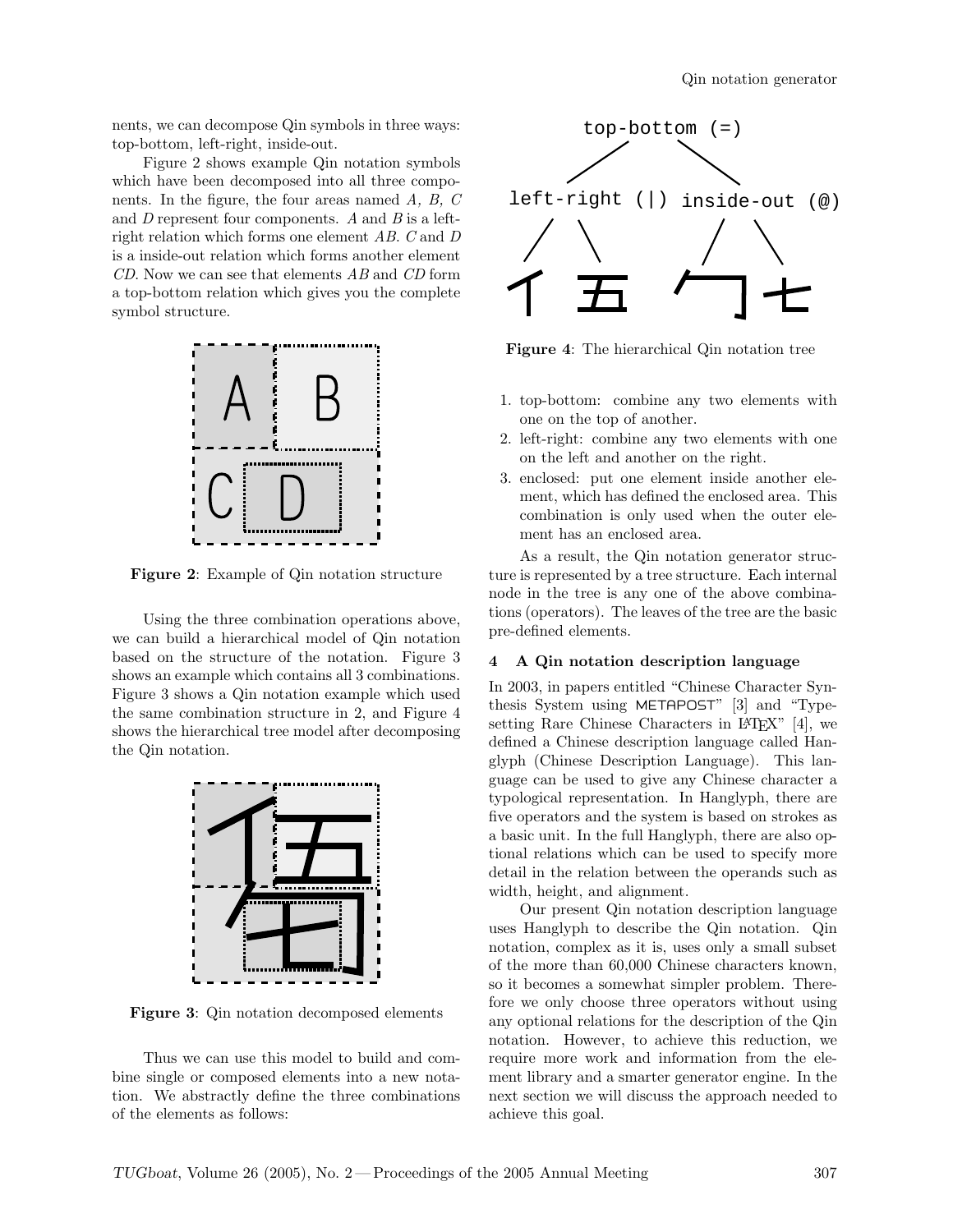Here is a formal definition of the Qin notation description language:

```
\langle Qin Notation \rangle ::= \langle expr \rangle +\langle expr \rangle ::= \langle Qin\_char \rangle \langle Qin\_char \rangle\langle parallel\ operator \rangle\langle en_Qin\_char \rangle \langle Qin\_char \rangle\langle enclosed\_operator\rangle\langle parallel\ operator \rangle ::= \langle top\_bottom\_\ operator \rangle\langle left\_right\_operator \rangle\langle top\_bottom\_operator \rangle ::=\langle left\_right\_operator \rangle ::=\langle enclose\_operator \rangle ::= \emptyset\langle Qin\_char \rangle ::= \langle en\_Qin\_char \rangle\langle basic\ Qin\ char\rangle\langle en\_Qin\_char \rangle ::= predefined element
                                        allowing enclosed
\langle basic\_Qin\_char \rangle ::= predefined basic element
```
# 5 Basic components

Traditionally there are two kinds of basic components which are taught for Qin notation in handbooks. These components are combined to make composite symbols and can be said to belong to two sets: one for the left hand, and one for the right hand. Left hand and right hand sets of symbol elements are thus predefined. Many of the elements are Chinese character components or simplified versions of them.

Our basic elements come from a late Qing dynasty Qin handbook [6]. We use a pinyin derived variable name for the elements so that they can be encoded with our basic operators. There are 87 left hand components and 47 right hand components. Figure 5 shows some examples of basic components.



Figure 5: Examples of basic components

### 6 Notation generator

The notation generator generates the Qin notation in a geometric format such that we can convert the result into an image or font. It takes the Hanglyph input and generates the graphical representation as output. Figure 6 shows the structure of the Qin notation generator.



Figure 6: Qin notation generator architecture

The generator requires the basic components library and operation library, which are both written in MetaPost. We thus can divide the process into three stages:

- 1. MetaPost translator: Translates the Hanglyph input of the Qin notation into MetaPost output.
- 2. Qin notation in PostScript format: The generator uses the basic component library and performs desired operations using the operation libray to generate the Qin notation output in PostScript format.
- 3. Converter: The last step is to convert the Post-Script format into whatever other format may be desired. In this project, we use a third-party tool, namely ImageMagick, to convert to png format in order to allow web display.

### 6.1 Basic component library

The basic component library is written as MetaPost macros, named for each component pinyin symbol. Figure 5 shows examples of basic components. For each component, we have control points of the path representing the component.

We also have a path creation macro to allow scaling the control points. This means when one scales the control point, one does not scale the path at the same time. Thus we achieve separation of control points and paths. This is very important because otherwise different and undesirable results may occur.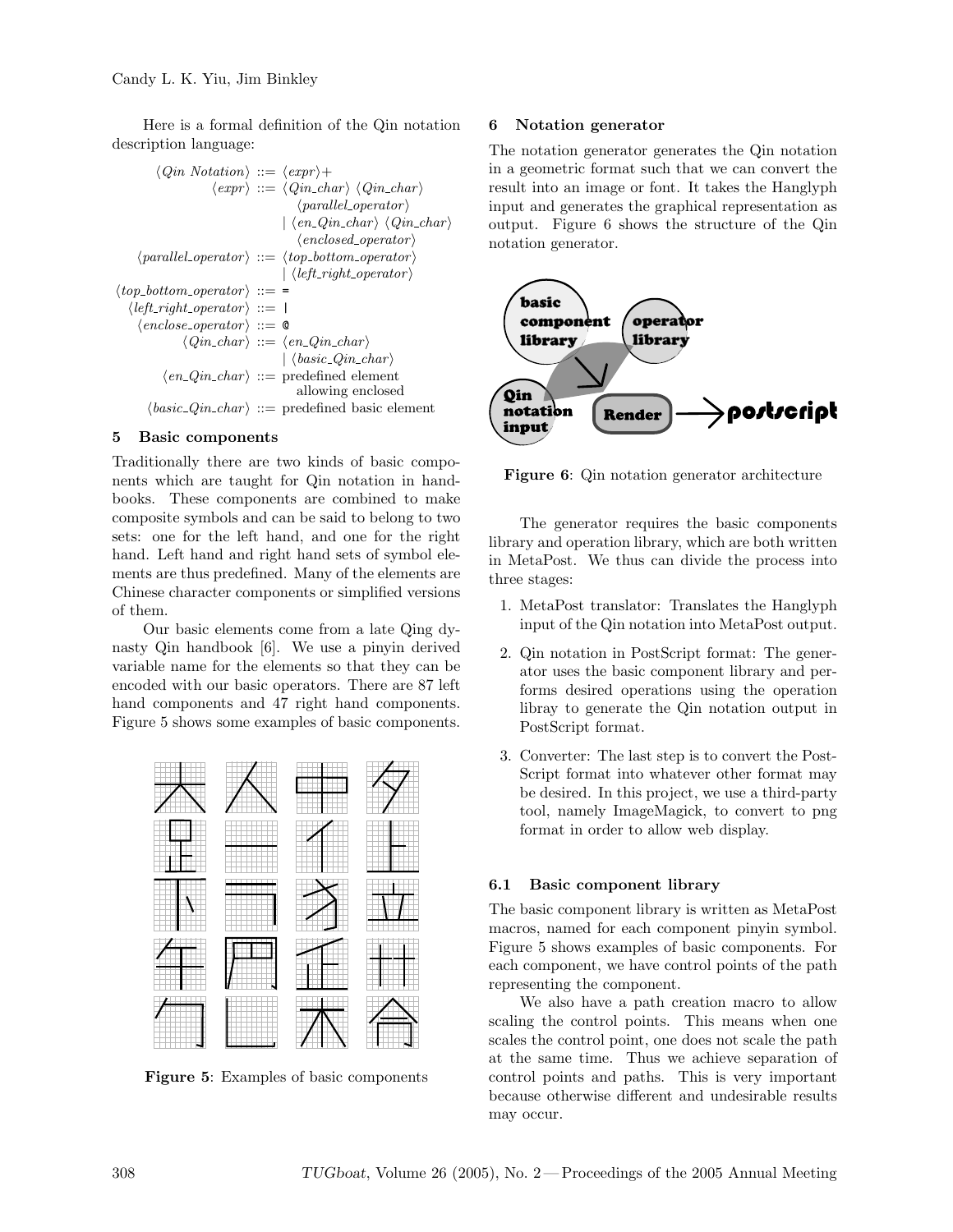#### 6.2 Operation library

As mentioned before, we use only three operations: top-bottom, left-right and enclosed. The operation must determine the ratio of the two components and related spacing occupied by each component. In addition, the space between the two components also has to be determined, in order to check whether two components are touching each other.

Thus, the component library contains two properties, enclosed area and surrounding, to allow the operation to obtain the needed information for each component.

### 6.2.1 Enclosed area property

The enclosed area specifies the possible area for an element which can contain another element. The operation uses this information to scale the inner element as needed, combining both elements to generate output. Figure 7 shows three examples of possible enclosed components. The gray area represents the location of the inner element.



Figure 7: Examples of areas available for enclosed components

### 6.2.2 Surrounding property

The surrounding properties are defined in terms of four directions:

- 1. North (N): top side of the element.
- 2. East (E): left side of the element.
- 3. South (S): bottom side of the element.
- 4. West (W): right side of the element.

Furthermore, each direction can be flat or nonflat. Figure  $8(a)$  shows the definition of each face direction. Zero represents flat and one represents non-flat. Below we show the equation to determine if spacing between two elements is needed.

$$
space = 1, if s_1 = s_2 \tag{1}
$$

$$
space = 0, if s_1 \neq s_2 \tag{2}
$$

For the left-right operator shown in figure 8(b), we consider the east face (right side) of the first operand and west face (left side) of the second operand. If the top-bottom operator is used as in figure  $8(c)$ , we consider the south face (bottom side) of the first



Figure 8: The direction of each component has a defined face: (a) face definitions; (b) left-right operations on faces; (c) top-bottom operations on faces

operand and north face (top side) of the second operand.

The Qin notation generator can use these properties and rules to determine the needed spacing between two operands. The equation above states that if there are two faces which have the same properties, either flat or non-flat, we insert space. Otherwise, two elements touch each other by default.

#### 6.2.3 Area ratio

Our next concern is to determine the ratio of the visual area of the two operands. We use the elements below to consider how to estimate the ratio:

- 1. The number of strokes in each component.
- 2. The total length of the strokes in each component.
- 3. The width of each component.

The first row of figure 9 (1a,1b,1c) shows different possible area ratios occupied by each operand. The Qin notation generator has to calculate and determine the ratio of each operand in order to give a good visual output for the notation. The second



Figure 9: Spacing operands: first row shows generic ratios; second row shows possible characters; with (2c) being the best result.